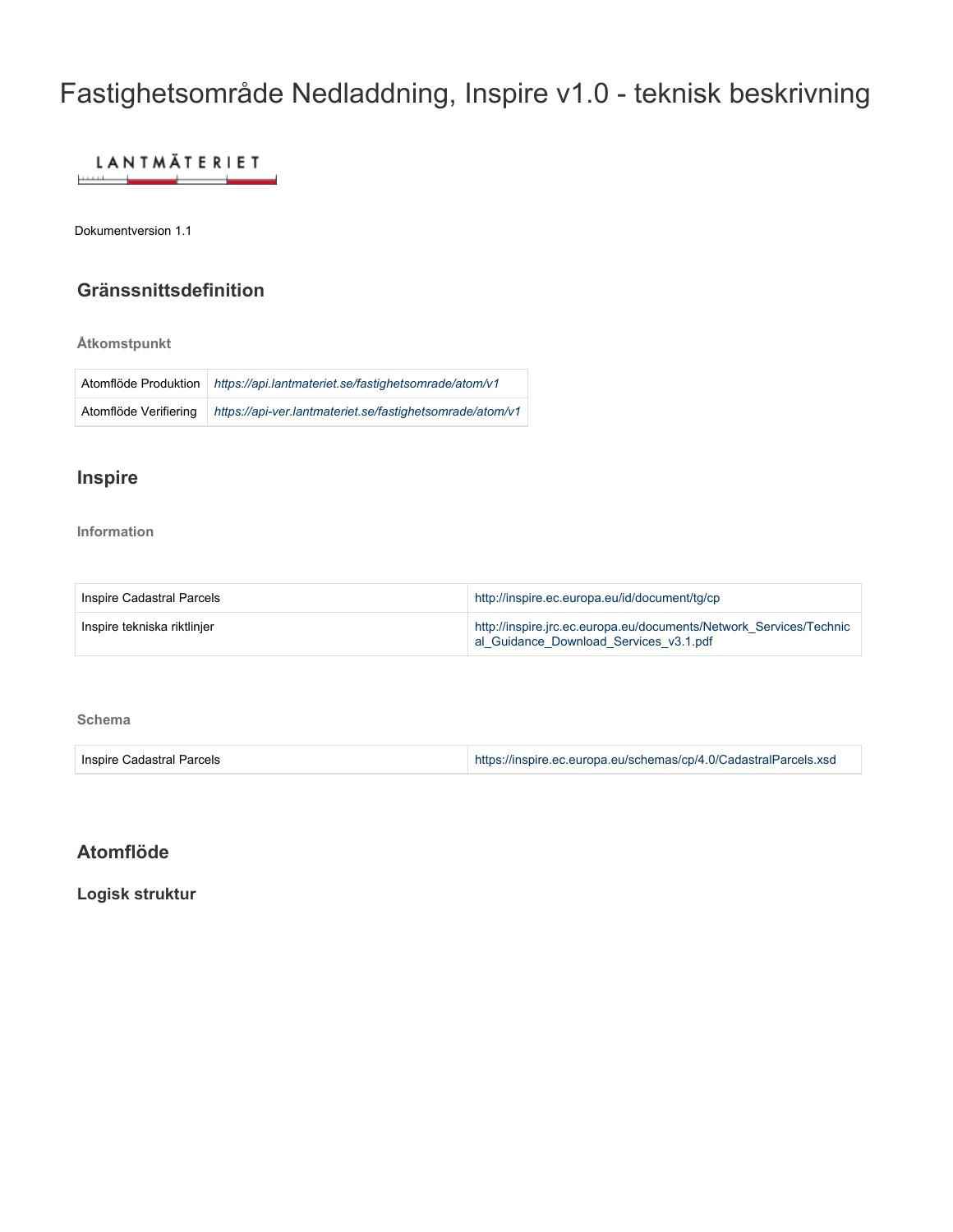

### **Exempel**

**Atomflöde för tema, Inspire Cadastral Parcels**

#### **Exempel**

```
<?xml version="1.0" encoding="UTF-8"?>
<feed xmlns:georss="http://www.georss.org/georss"
xmlns="http://www.w3.org/2005/Atom"
xmlns:inspire_dls="http://inspire.ec.europa.eu/schemas/inspire_dls/1.0"
xml:lang="sv">
<id>>https://api.lantmateriet.se/fastighetsomrade/atom/v1/inspire/cp</id>
     <title>Inspire Cadastral Parcels</title>
     <subtitle>Fördefinierade datamängder för Inspire Cadastral
Parcels</subtitle>
     <updated>2015-11-30T21:25:35+01:00</updated>
```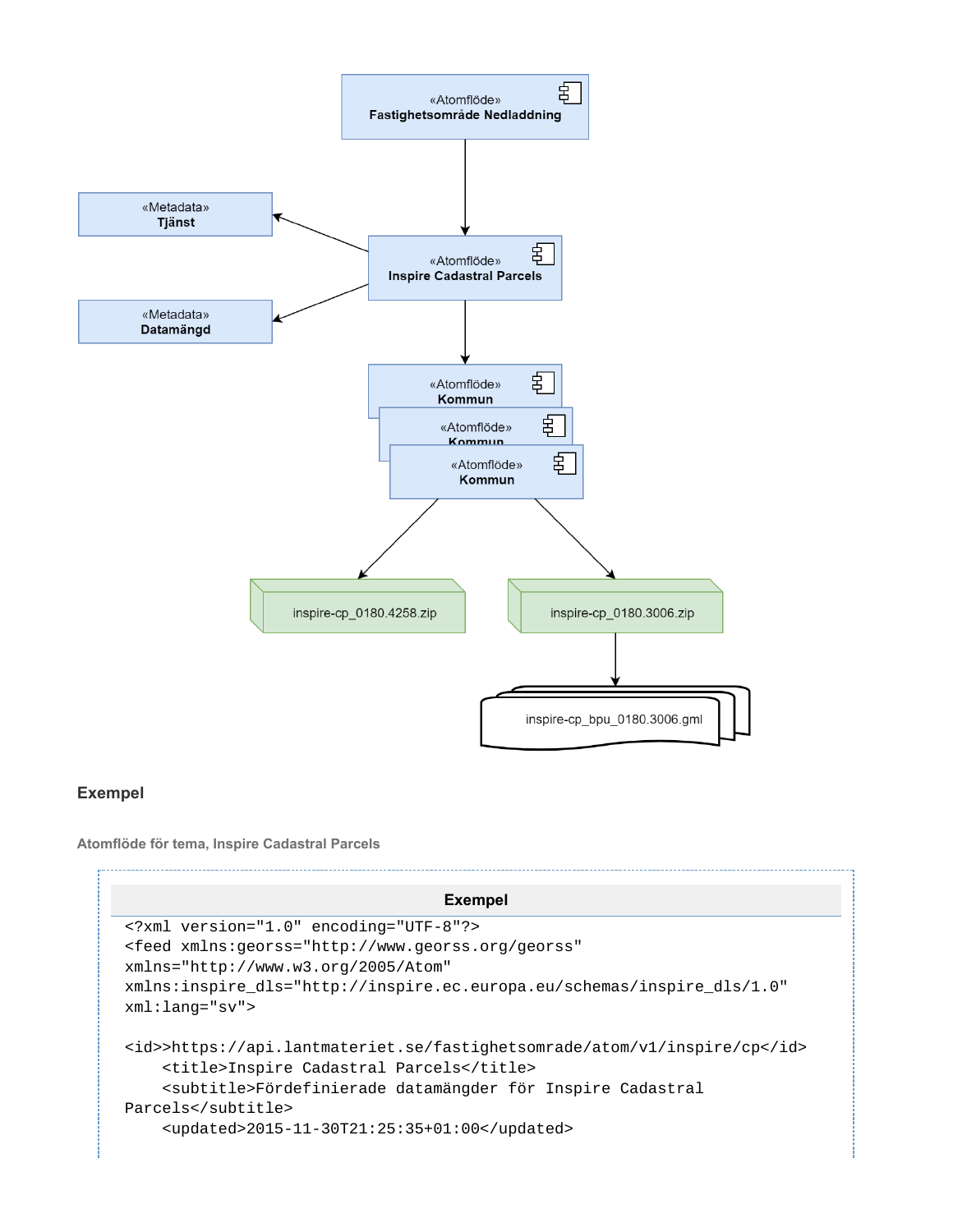```
\leqlink
href="https://api.lantmateriet.se/fastighetsomrade/atom/v1/inspire/cp"
rel="self" type="application/atom+xml" hreflang="sv" title="Detta
dokument"/>
     <link
href="http://www.geodata.se/InspireCSWProxy/csw?REQUEST=GetRecordById&
SERVICE=CSW& VERSION=2.0.2& ELEMENTSETNAME=full& OUTPUTSCHEMA=htt
p://www.isotc211.org/2005/gmd&ID=3dbfadcb-31d1-49ff-8bec-92cfa7330e51"
rel="describedby" type="application/vnd.iso.19139+xml" hreflang="sv"
title="Metadata, nedladdningstjänst för Inspire Cadastral Parcels"/>
     <link
href="http://www.geodata.se/GeodataExplorer/GetMetaData?UUID=3dbfadcb-31d1
-49ff-8bec-92cfa7330e51" rel="alternate" type="text/html" hreflang="sv"
title="Metadata, nedladdningstjänst för Inspire Cadastral Parcels (HTML)"/>
     <rights>Produkten omfattas av upphovsrätt. Avtal för användning krävs,
avgifter för användning tas ut. Användningen förutsätter
ändamålsprövning.</rights>
     <author>
         <name>Geodatasupport</name>
         <email>geodatasupport@lm.se</email>
     </author>
     <entry>
<id>https://api.lantmateriet.se/fastighetsomrade/atom/v1/inspire/cp/0180</
id>
         <title>Inspire Cadastral Parcels, Stockholm (0180)</title>
         <summary>Fördefinierad datamängd Inspire Cadastral Parcels,
Stockholm (0180)</summary>
         <updated>2015-11-26T21:39:14+01:00</updated>
<inspire_dls:spatial_dataset_identifier_code>0180</inspire_dls:spatial_dat
aset_identifier_code>
<inspire_dls:spatial_dataset_identifier_namespace>SE.LM.CP</inspire_dls:sp
atial dataset identifier namespace>
         <link
href="hhttps://api.lantmateriet.se/fastighetsomrade/atom/v1/inspire/cp/018
0" rel="alternate" type="application/atom+xml" hreflang="sv" title="Inspire
Cadastral Parcels, Stockholm(0180)"/>
         <link
href="http://www.geodata.se/InspireCSWProxy/csw?REQUEST=GetRecordById&
SERVICE=CSW& VERSION=2.0.2& ELEMENTSETNAME=full& OUTPUTSCHEMA=htt
p://www.isotc211.org/2005/gmd&ID=ac140515-99bf-46bc-8b43-97301463c6f3"
rel="describedby" type="application/vnd.iso.19139+xml" hreflang="sv"
title="Metadata för datamängden Inspire Cadastral Parcels"/>
         <link
href="http://www.geodata.se/GeodataExplorer/GetMetaData?UUID=ac140515-99bf
-46bc-8b43-97301463c6f3" rel="alternate" type="text/html" hreflang="sv"
title="Metadata för datamängden Inspire Cadastral Parcels (HTML)"/>
         <category term="http://www.opengis.net/def/crs/EPSG/0/3006"
label="SWEREF99 TM"/>
         <category term="http://www.opengis.net/def/crs/EPSG/0/4258"
label="ETRS89"/>
```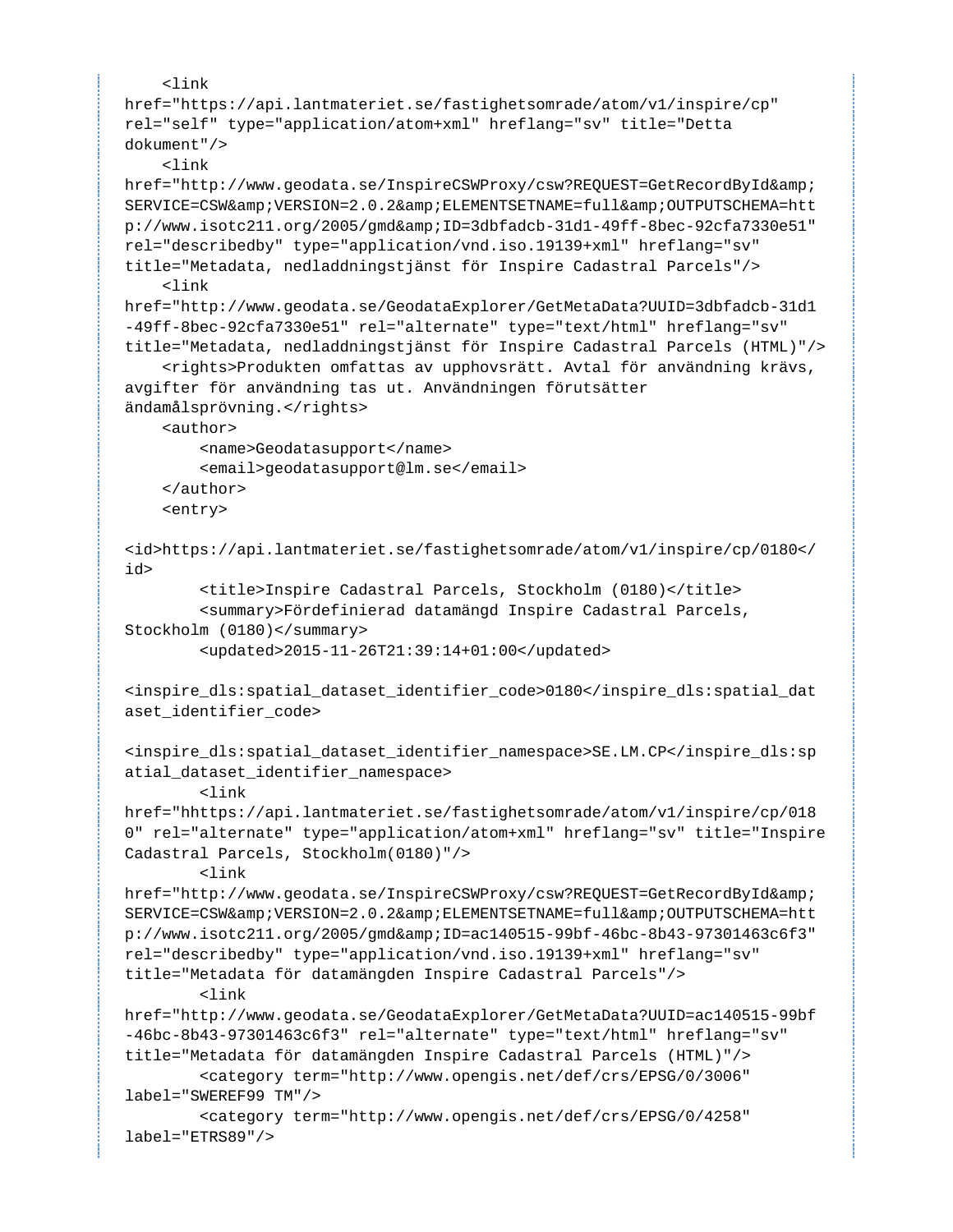<georss:polygon>17.7480337226 59.2353604027 18.2175803734 59.2353604027 18.2175803734 59.4328658451 17.7480337226 59.4328658451 17.7480337226 59.2353604027</georss:polygon> </entry>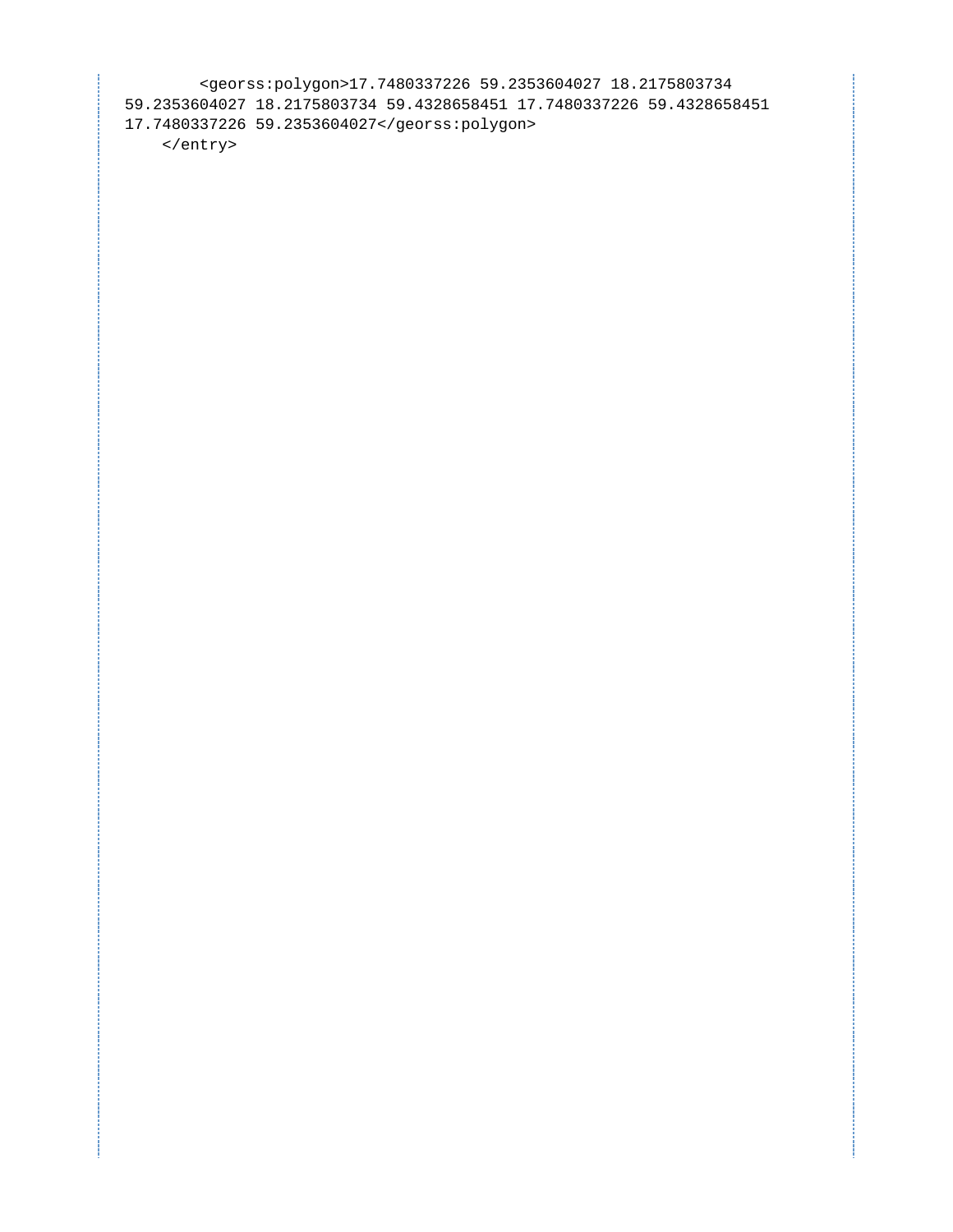**Atomflöde för datamängd (Stockholms kommun), Inspire Cadastral Parcels**

```
Exempel
<feed xmlns:georss="http://www.georss.org/georss"
xmlns="http://www.w3.org/2005/Atom"
xmlns:inspire_dls="http://inspire.ec.europa.eu/schemas/inspire_dls/1.0"
xml:lang="sv">
<id>https://api.lantmateriet.se/fastighetsomrade/atom/v1/inspire/cp/0180</
id>
     <title>Fördefinierad datamängd Inspire Cadastral Parcels, Stockholm
(0180)</title>
     <subtitle>Fördefinierad datamängd i olika referenssystem och
format</subtitle>
     <updated>2015-11-26T21:39:14+01:00</updated>
     <link
href="https://api.lantmateriet.se/fastighetsomrade/atom/v1/inspire/cp/0180"
rel="self" type="application/atom+xml" hreflang="sv" title="Detta
dokument"/>
     <link
href="https://api.lantmateriet.se/fastighetsomrade/atom/v1/inspire/cp"
rel="up" type="application/atom+xml" hreflang="sv" title="Inspire Cadastral
Parcels"/>
     <link
href="http://inspire.ec.europa.eu/featureconcept/CadastralBoundary/"
rel="describedby" type="text/html" title="Featurtype Cadastral Boundary"/>
     <link
href="http://inspire.ec.europa.eu/featureconcept/BasicPropertyUnit/"
rel="describedby" type="text/html" title="Featurtype Basic Property Unit"/>
     <link href="http://inspire.ec.europa.eu/featureconcept/CadastralParcel"
rel="describedby" type="text/html" title="Featurtype Cadastral Parcel"/>
     <rights>Produkten omfattas av upphovsrätt. Avtal för användning krävs,
avgifter för användning tas ut. Användningen förutsätter
ändamålsprövning.</rights>
     <author>
         <name>Geodatasupport</name>
         <email>geodatasupport@lm.se</email>
     </author>
     <entry>
<id>https://api.lantmateriet.se/fastighetsomrade/atom/v1/inspire/cp/0180/d
ataset?srs=3006&format=application/zip</id>
         <title>Inspire Cadastral Parcels, Stockholm (0180) [EPSG:3006,
GML]</title>
```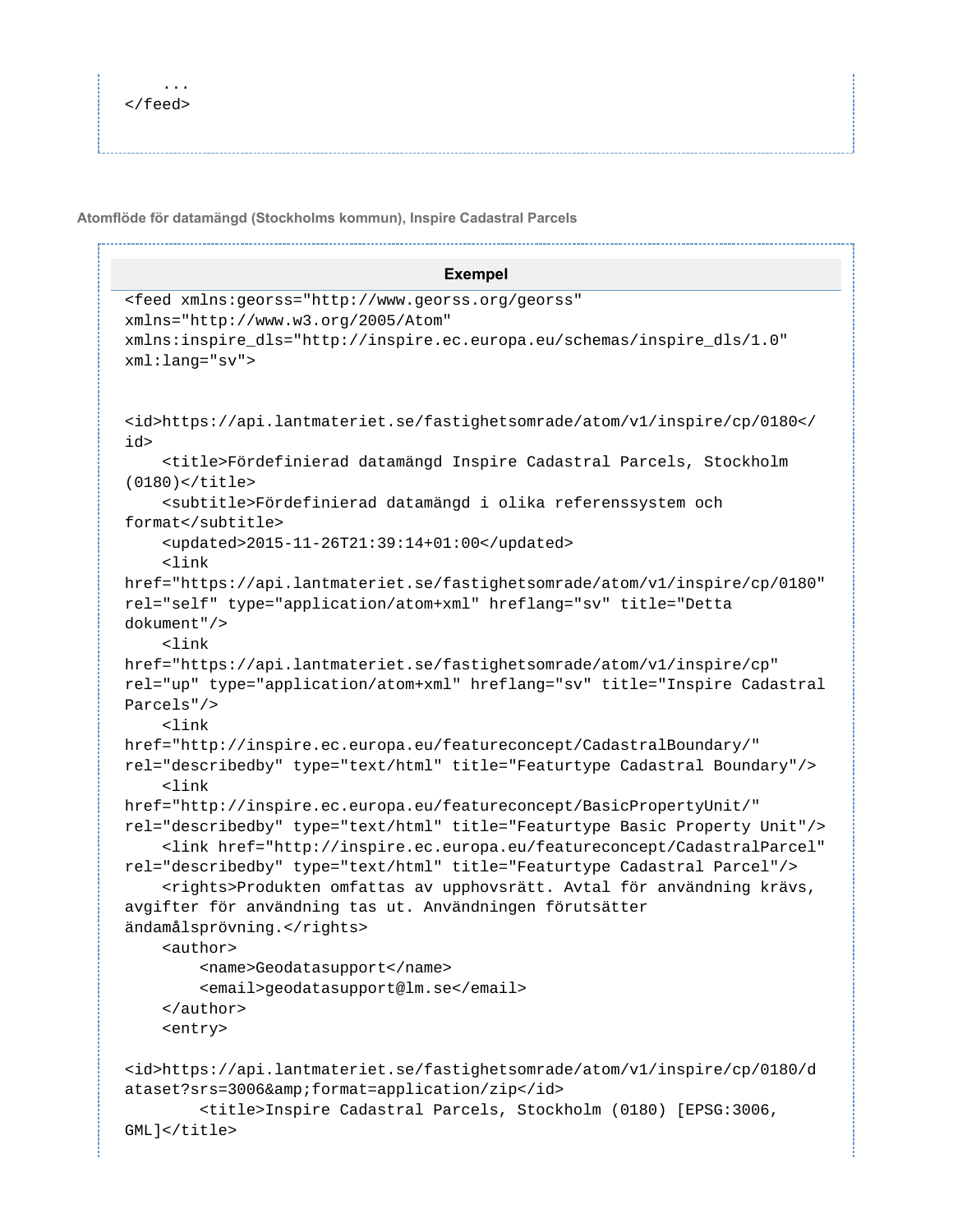```
 <updated>2015-11-26T21:29:14+01:00</updated>
         <link
href="https://api.lantmateriet.se/fastighetsomrade/atom/v1/inspire/cp/0180
/dataset?srs=3006&format=application/zip" rel="alternate"
type="application/zip" hreflang="sv" title="inspire-cp_0180.3006.gml.zip"
length="12345"/>
         <category term="http://www.opengis.net/def/crs/EPSG/0/3006"
label="SWEREF99 TM"/>
     </entry>
     <entry>
<id>https://api.lantmateriet.se/fastighetsomrade/atom/v1/inspire/cp/0180/d
ataset?srs=4258&format=application/zip</id>
         <title>Inspire Cadastral Parcels, Stockholm (0180) [EPSG:4258,
GML]</title>
         <updated>2015-11-26T21:39:14+01:00</updated>
         <link
href="https://api.lantmateriet.se/fastighetsomrade/atom/v1/inspire/cp/0180
/dataset?srs=4258&format=application/zip" rel="alternate"
type="application/zip" hreflang="sv" title="inspire-cp_0180.4258.gml.zip"
length="12346"/>
         <category term="http://www.opengis.net/def/crs/EPSG/0/4258"
```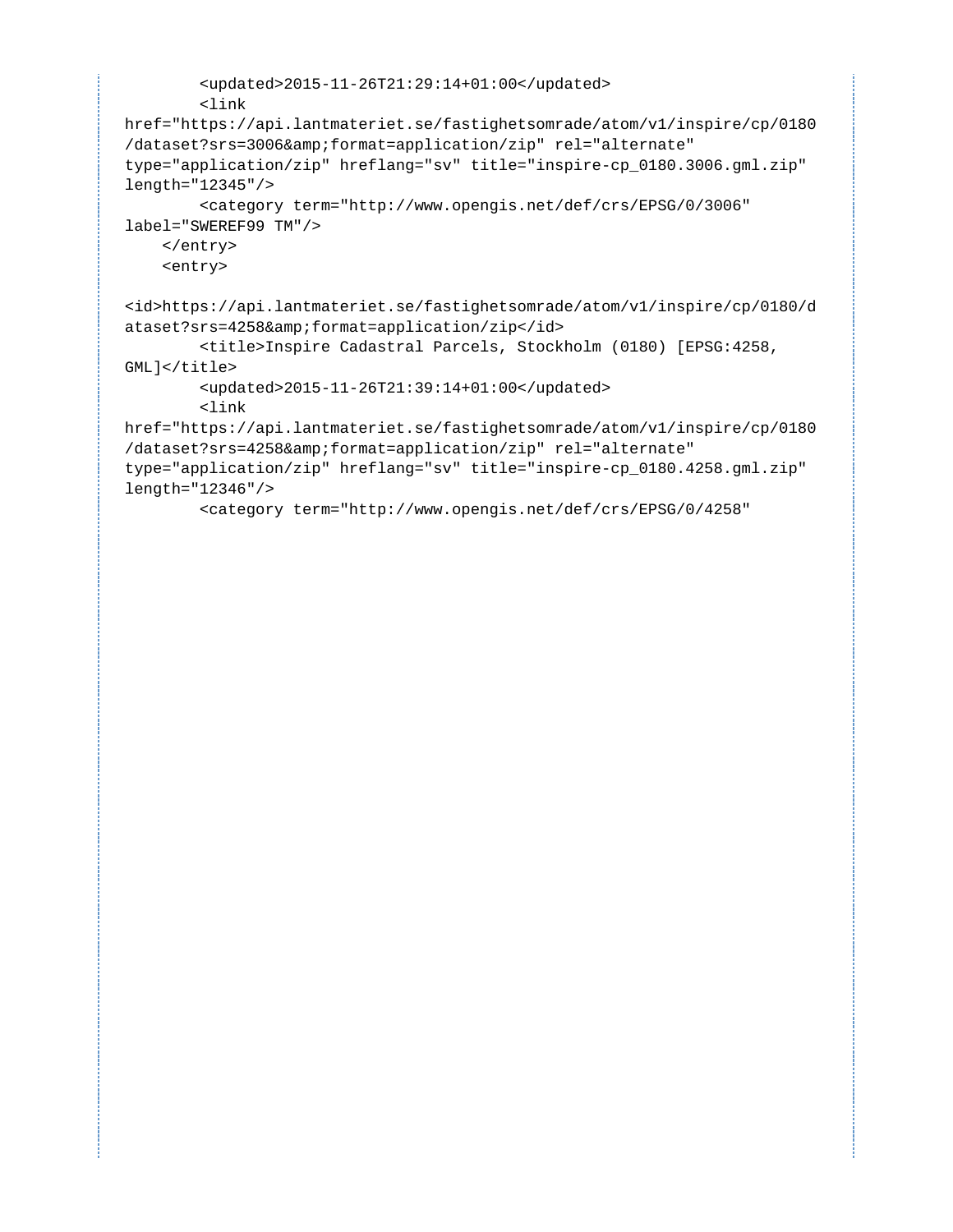```
label="ETRS89"/>
     </entry>
</feed>
```
**Datamängd GML (Stockholms kommun), Inspire Cadastral Parcels**

```
Exempel
<?xml version="1.0" encoding="UTF-8"?>
<wfs:FeatureCollection
xmlns:xsi="http://www.w3.org/2001/XMLSchema-instance"
xmlns:au="http://inspire.ec.europa.eu/schemas/au/4.0"
xmlns:cp="http://inspire.ec.europa.eu/schemas/cp/4.0"
xmlns:xlink="http://www.w3.org/1999/xlink"
xmlns:wfs="http://www.opengis.net/wfs/2.0"
xmlns:gml="http://www.opengis.net/gml/3.2"
xmlns:base="http://inspire.ec.europa.eu/schemas/base/3.3"
numberMatched="61287" numberReturned="61287"
timeStamp="2017-11-02T09:43:43"
xsi:schemaLocation="http://inspire.ec.europa.eu/schemas/cp/4.0
http://inspire.ec.europa.eu/schemas/cp/4.0/CadastralParcels.xsd
http://inspire.ec.europa.eu/schemas/au/4.0
http://inspire.ec.europa.eu/schemas/au/4.0/AdministrativeUnits.xsd
http://www.opengis.net/wfs/2.0 http://schemas.opengis.net/wfs/2.0/wfs.xsd">
  <wfs:boundedBy>
   <gml:Envelope srsName="urn:ogc:def:crs:EPSG::3006" srsDimension="2">
    <gml:lowerCorner>6569491.492 656773.454</gml:lowerCorner>
    <gml:upperCorner>6592667.157 682485.628</gml:upperCorner>
   </gml:Envelope>
  </wfs:boundedBy>
  <wfs:member>
   <cp:CadastralParcel gml:id="SE.LM.CP.CP.96681952">
    <cp:beginLifespanVersion>2009-02-05T14:46:00</cp:beginLifespanVersion>
    <cp:geometry>
     <gml:Surface gml:id="SE.LM.CP.CP.96681952-0"
srsName="urn:ogc:def:crs:EPSG::3006" srsDimension="2">
      <gml:patches>
       <gml:PolygonPatch>
        <gml:exterior>
         <gml:LinearRing>
          <gml:posList>6576944.570 667722.559 6576930.445 667738.232
6576935.570 667742.851 6576949.696 667727.179 6576944.570
667722.559</gml:posList>
         </gml:LinearRing>
        </gml:exterior>
       </gml:PolygonPatch>
      </gml:patches>
     </gml:Surface>
    </cp:geometry>
    <cp:inspireId>
     <base:Identifier>
```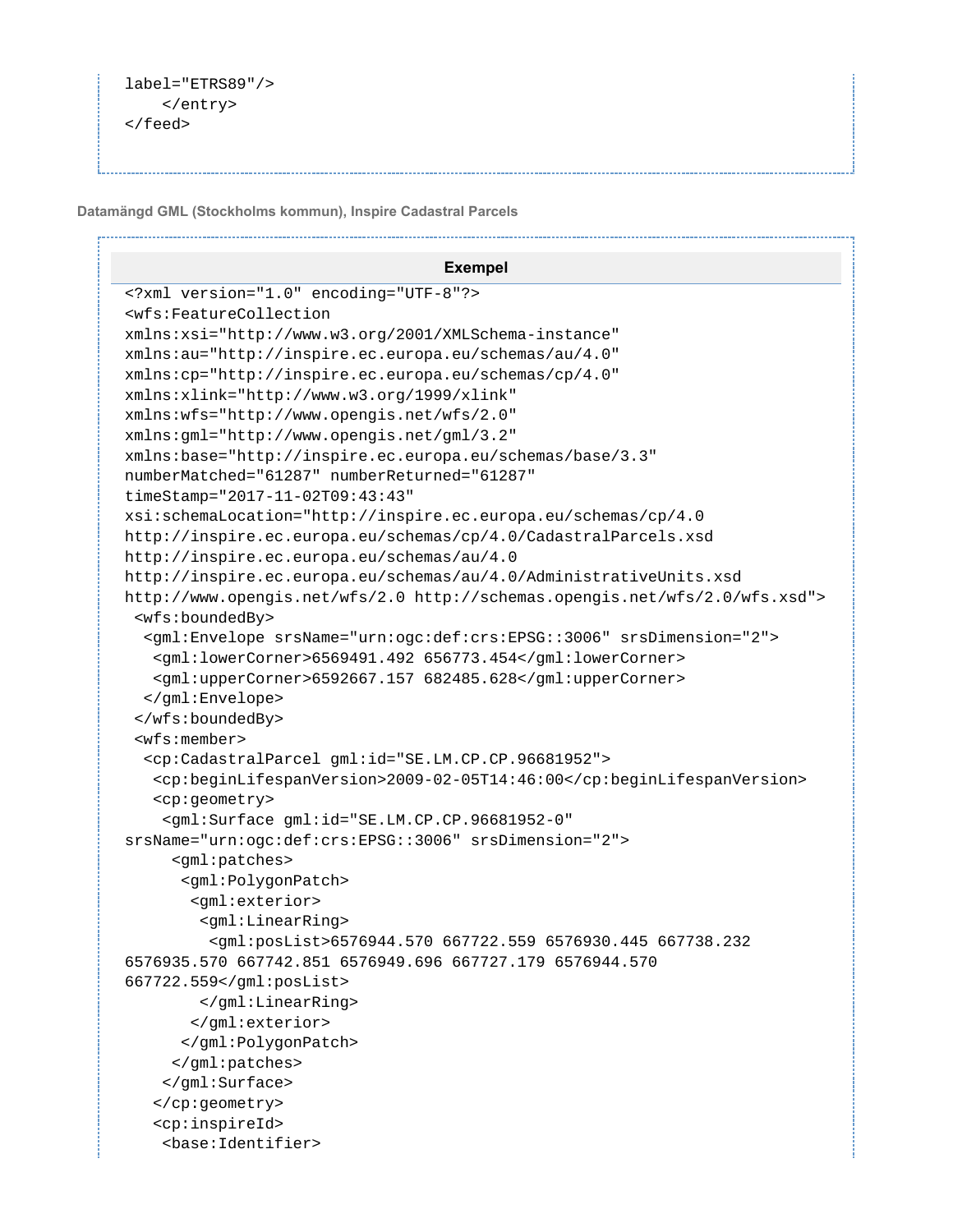```
<br />base:localId>0180&gt;BOKHANDLAREN&gt;19&gt;1</base:localId>
   <base:namespace>SE.LM.CP.CP</base:namespace>
  </base:Identifier>
 </cp:inspireId>
 <cp:label>19 1</cp:label>
```
<cp:nationalCadastralReference>0180&gt;BOKHANDLAREN&gt;19&gt;1</cp:nationa lCadastralReference> <cp:basicPropertyUnit

```
xlink:href="SE.LM.CP.BPU.909a6a41-437c-90ec-e040-ed8f66444c3f"/>
    <cp:administrativeUnit xlink:href="SE.LM.AU.AU.0180"/>
   </cp:CadastralParcel>
```